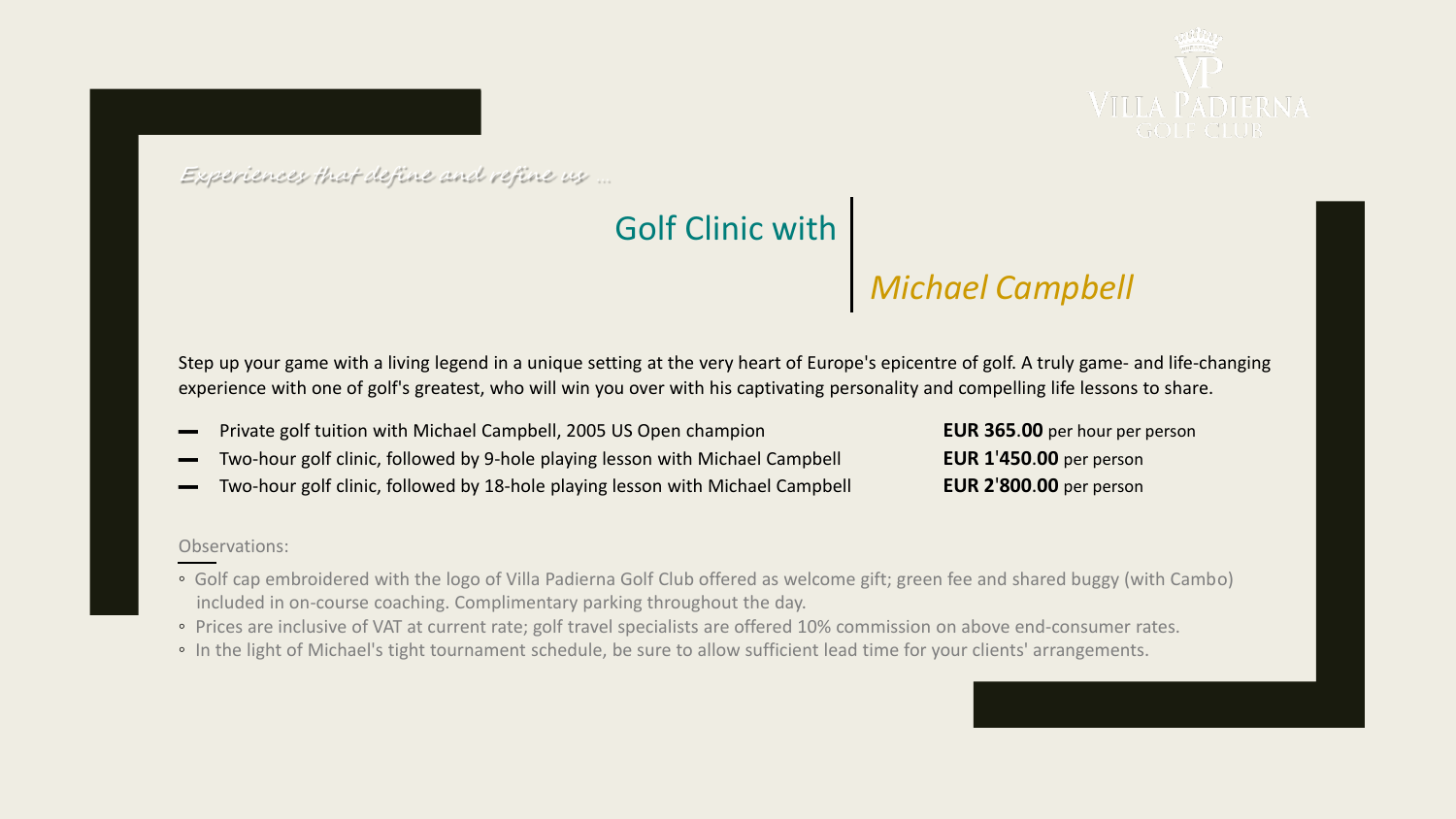# Michael Campbell

19 Jun 05 New Zealand's parliament had suspended its session to watch their fellow countryman write history. Michael Campbell astonished the golfing world by defeating the greatest golfer of all time, Tiger Woods, at historic Pinehurst No. 2 golf course on the final day in the 2005 US Open.

Michael Campbell had arrived in North Carolina ranked 80<sup>th</sup>. The Chicago Tribune dismissively lumped him with a bunch of no-hopers as "a guy who was born in New Zealand into a Maori tribe … who has missed the US Open cut four years in a row". The latter was actually true …



Michael is a native Maori and descendent of New Zealand's first Scottish settlers. He began playing golf at the tender age of 7. As from 1988, he represented New Zealand in international amateur competitions. Cambo (as he is known) quickly established himself on the European Tour after three Challenge Tour wins in 1994. He won the Alfred Dunhill Masters in 1995 and the Johnnie Walker Classic in 1999. In 2000 he finished fourth on the European Tour Order of Merit and won the PGA Tour of Australasia's Order of Merit with wins at the New Zealand Open, Ericsson Masters and the Heineken Classic. He defended his Heineken Classic trophy in 2001 and again finished in the top ten on the European Tour Order of Merit in 2002.

Michael missed five cuts in early 2005 before swing changes made under the tutelage of Jonathan Yarwood started nestling in. In 2005, besides becoming a most unexpected US Open champion, he also won the HSBC World Match Play Championship at Wentworth Golf Club, UK.

In the past few years, Michael has been focusing on sharing his joy and love of golf at the Michael Campbell Golf Academy at Villa Padierna in the South of Spain using the game to teach junior participants to value persistence, strive for achievement and to remain resilient throughout their lifetimes. In parallel, he has been getting his game in shape for a fully-fledged comeback on the senior circuit. He turned 50 on 23 February 2019 and kick-started the second chapter of his life in May, competing again at tournament level.